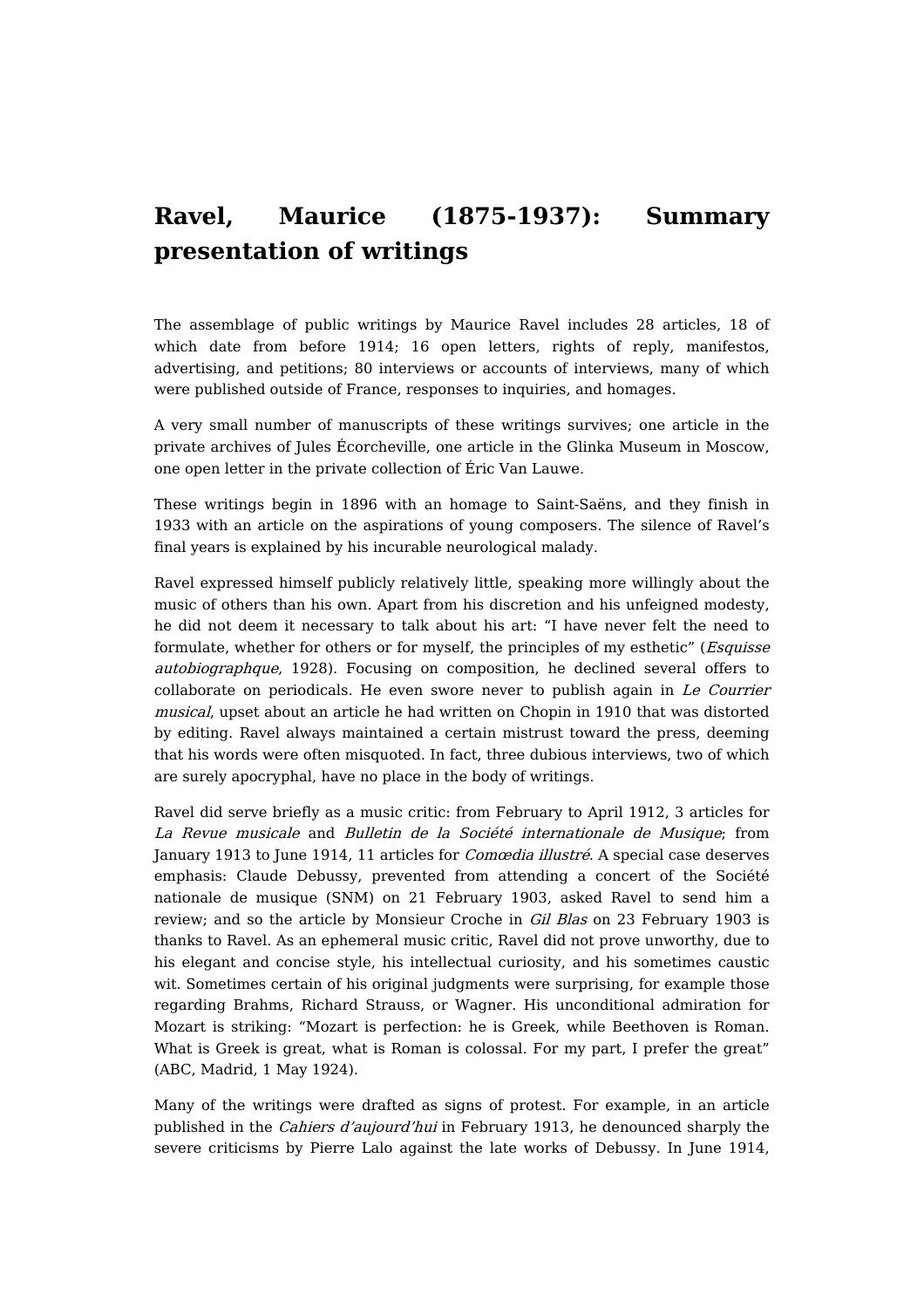Ravel wrote two open letters to the director of *Comœdia* to protest the decision by Sergei Diaghilev, director of the Ballets russes, to present Daphnis et Chloé in London without the chorus. Sometimes, the protest writings are collective, as in one letter from 1923, co-written by André Caplet, Roland-Manuel, and Albert Roussel, denouncing Louis Vuillemin's polemics against the "outsider concerts" of Jean Wiéner. Let us also mention the collective theoretical text which forms the Founding Manifesto of the SMI published in 1910. The new society wanted to be more open than the SNM, whose committee, in 1909, had refused works by two students of Ravel, Maurice Delage and Ralph Vaughan Williams, and one of his friends, Charles Koechlin: "to create a free community, where every artistic attempt, without distinction as to genre, nationality, style, or school, will be welcomed."

Beginning in 1922, Ravel dictated several important writings to a trusted collaborator, Roland-Manuel, a close friend since 1911 and one of his rare students: thus, an article on the songs of Gabriel Fauré published in La Revue musicale in 1922. The same for an article in Les Nouvelles littéraires in 1927, regarding the harsh criticisms by Pierre Lalo in *Comœdia* against Marcel Delannoy, Maurice Jaubert, and Darius Milhaud. In fact, Ravel was upset that Lalo would use him as an example for the younger generation. Roland-Manuel also transcribed the dictation, in 1928, of an essential portion of the text of the Esquisse autobiographique, ordered by the Aeolian firm but only published posthumously, in which Ravel speaks concisely of his musical formation and his works. A few months earlier, another important and relatively long text by Ravel, probably transcribed by Roland-Manuel in the original French which has not been located, was published in English in The Rice Institute Pamphlet (USA) as "Contemporary Music": the only known lecture by Ravel, in April 1928 in Houston. Another important text is known only in incomplete fashion: the preparatory text for the three "master classes" on his piano music, his chamber music, and his songs at the École normale de musique in June 1925.

In addition, two editorial projects didn't work out: on the one hand, a clarification on the rapport between Ravel and Debussy; on the other hand, a treatise on orchestration based on mistakes detected by Ravel in his own works. Georges Auric always regretted not having seized the opportunity to be Ravel's "pen" for these two works (oral testimony in the film Maurice Ravel, ou l'homme et les sortilèges by Paul Danblon and Alain Denis, RTBF, 1975).

Despite everything, the total amount of public writings by Ravel is not insignificant and is rich in information. Ravel affirms that his esthetic owes much to Mallarmé and to Edgar [Allan] Poe: "My master in composition is Edgar Poe via his analysis of his marvelous poem *The Raven*. Poe taught me that true art is found at the exact midpoint between intellect and feeling" (ABC, Madrid, 1 May 1924). Ravel also acknowledged everything he owed to Chabrier and Satie. If he calls himself "very influenced" by Debussy, he affirms to have "nevertheless engaged in the reaction against him, in favor of the classicists" (The Musical Digest, 1928). His musical tastes are eclectic: Bartók, Beers, Borodin (from whom Ravel chose the theme of the 2<sup>nd</sup> Symphony as a rallying motto for the "Apaches"), de Falla, Fauré, Gershwin, Gounod, Grieg, Hindemith, Honegger, Kodály, Mendelssohn, Milhaud, Mussorgsky, Pizzetti, Rimsky-Korsakff, Saint-Saëns, Schubert, Richard Strauss (with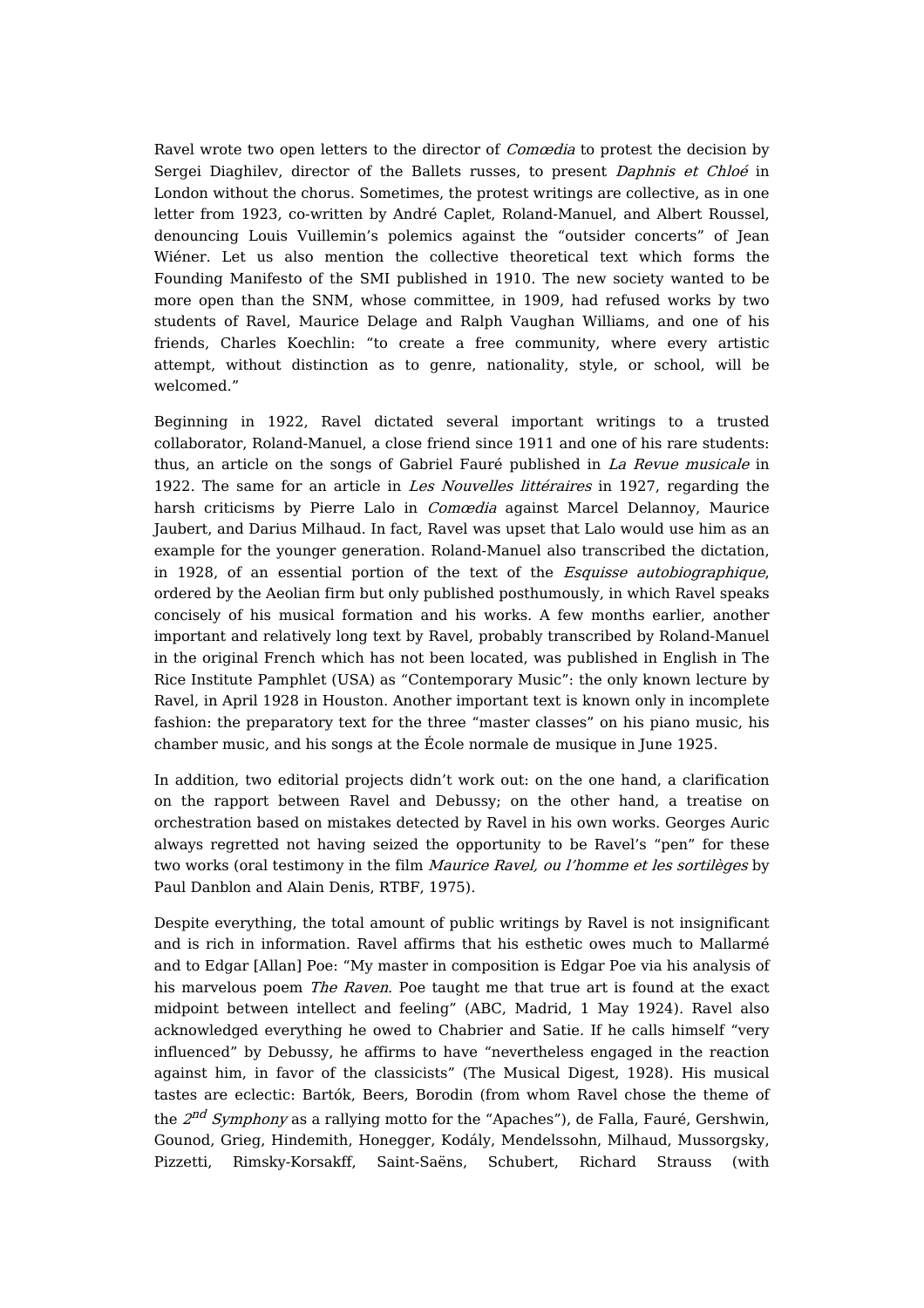reservations), Stravinsky (except for his "failures" Mavra and Apollon musagète), Svendsen, Tailleferre, Vaughan Williams, etc., not to mention Spanish and Basque folksongs—which his mother sang to him when he was a child—and jazz. But obviously the most important composers in his eyes were Mozart, Debussy (with a predilection for Prélude à l'après-midi d'un Faune, which he wished played at his funeral), and Schoenberg.

A reading of the 124 writings by Ravel will be usefully supplemented by the 1883 letters. All 2007 of these public and private writings were published in November 2018 (Le Passeur Éditeur), knowing that the last scientifically viable anthology, by Arbie Orenstein in 1989, had collected only 42 writings and 305 letters by Ravel, for a total of 347.

Manuel CORNEJO 30/10/2017 ; 05/02/2019

English translation by Frank Daykin

For further information :

- Cahiers Maurice Ravel (Fondation Maurice [Ravel-Éditions](http://www.editions-seguier.fr/categorie-produit/tout/cahiers-ravel) Séguier), n°11985 n°19, 2017. (Édition de nombreux écrit inédits ou méconnus de Ravel)
- Jourdan-Morhange, Hélène, Ravel et nous. L'homme. L'ami. Le musicien, Genève, Editions du Milieu du Monde, 1945. (éditionde nombreux extraits de correspondances de Ravel)
- Long, Marguerite, Au piano avec Ravel, Paris, Julliard, 1971 ; réédition : Paris, Gérard Billaudot, 1984. (Traduction française de la traduction anglaise de la conférence de Houston du 7 avril 1928)
- Ravel, Maurice, Mon esquisse autobiographique, Liège, Pierre Aelberts, 1943.
- Ravel au miroir de ses lettres. Correspondance, René Chalupt et Marcelle Gerar (éd.), Paris, Robert Laffont, 1956 ; traduction russe : Leningrad, Muzika, 1988.
- Ravel, Maurice, Lettres à Roland-Manuel et à sa famille, Jean Roy éd., Quimper, Calligrammes, 1986.
- Ravel, Maurice, Lettres, écrits, entretiens, Arbie Orenstein éd., [Paris,Flammarion,](https://dicteco.huma-num.fr/fr/anthology/15188) 1989 ; traduction anglaise : A Ravel Reader. Correspondence, Articles, Interviews, Arbie Orenstein éd., New York, Columbia University Press, 1990 ; edition revue et corrigée : Mineola, Dover Publications, 2003 ; traduction italienne en 2 volumes : Scritti <sup>e</sup> interviste, Arbie Orenstein éd., Turin, EDT, 1995 et Lettere, Arbie Orenstein éd., Turin, EDT, 1998.
- Ravel, Maurice, L'intégrale : Correspondance (1895-1937), écrits et entretiens, Manuel Cornejo éd., Paris, Le [Passeur](https://www.le-passeur-editeur.com/) Éditeur, 2018. (1883 correspondances de Ravel, 124 écrits publics de Ravel, soit 2007 écrits du com- positeur ; 303 correspondances à Ravel, 367 extraits de correspondances entre tiers sur Ravel)
- Revue musicale, décembre 1938 : numéro spécial Hommage à Maurice Ravel ; réédition intégrale et annotée : Marcel Marnat, Maurice Ravel. Qui êtes-vous ?,